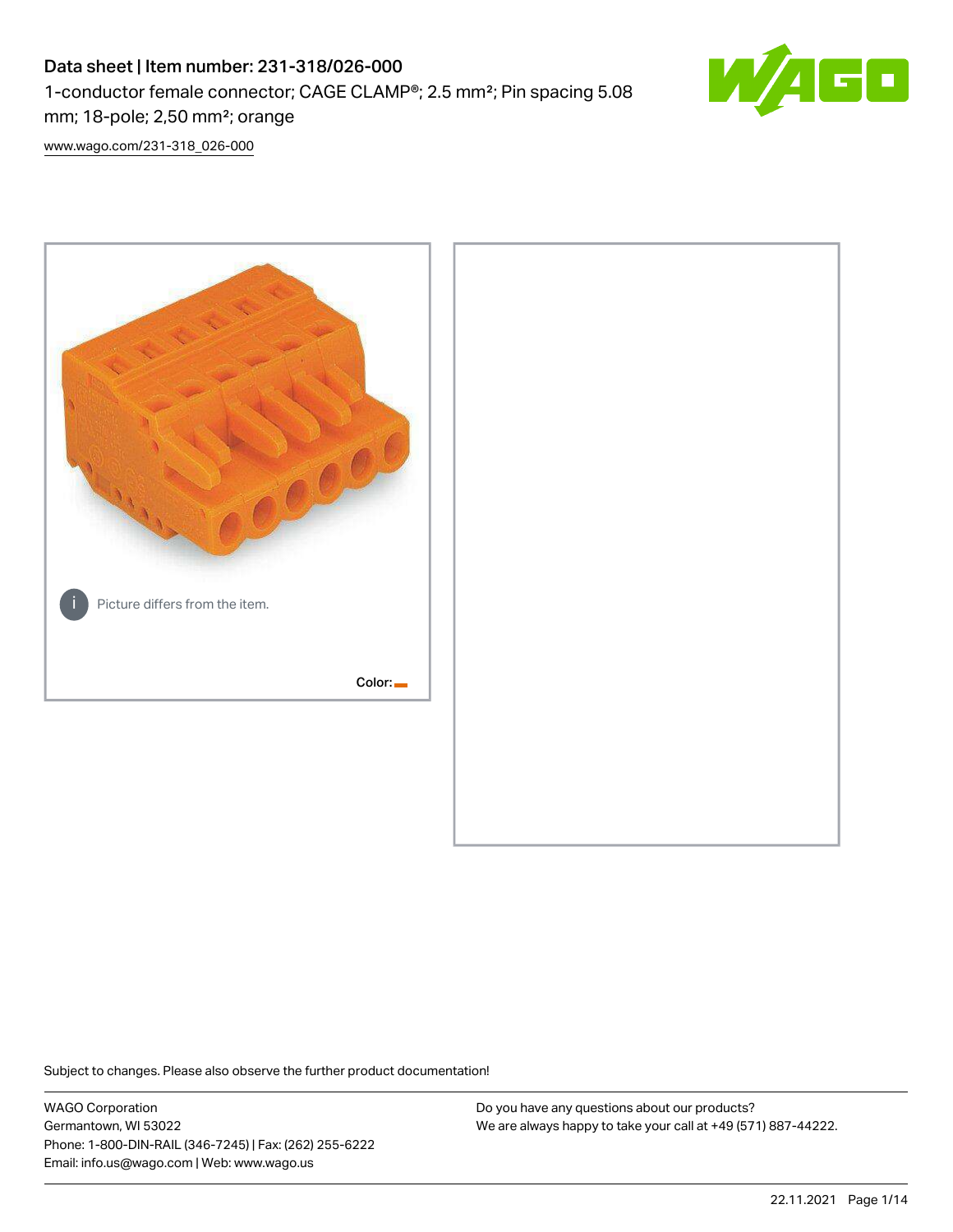

Dimensions in mm

 $L =$  (pole no. x pin spacing) + 1.5 mm

2- to 3-pole female connectors – one latch only

#### Item description

- **Universal connection for all conductor types**
- Easy cable pre-assembly and on-unit wiring via vertical and horizontal CAGE CLAMP<sup>®</sup> actuation  $\blacksquare$
- $\blacksquare$ Integrated test ports
- $\blacksquare$ With coding fingers

Subject to changes. Please also observe the further product documentation! Data

WAGO Corporation Germantown, WI 53022 Phone: 1-800-DIN-RAIL (346-7245) | Fax: (262) 255-6222 Email: info.us@wago.com | Web: www.wago.us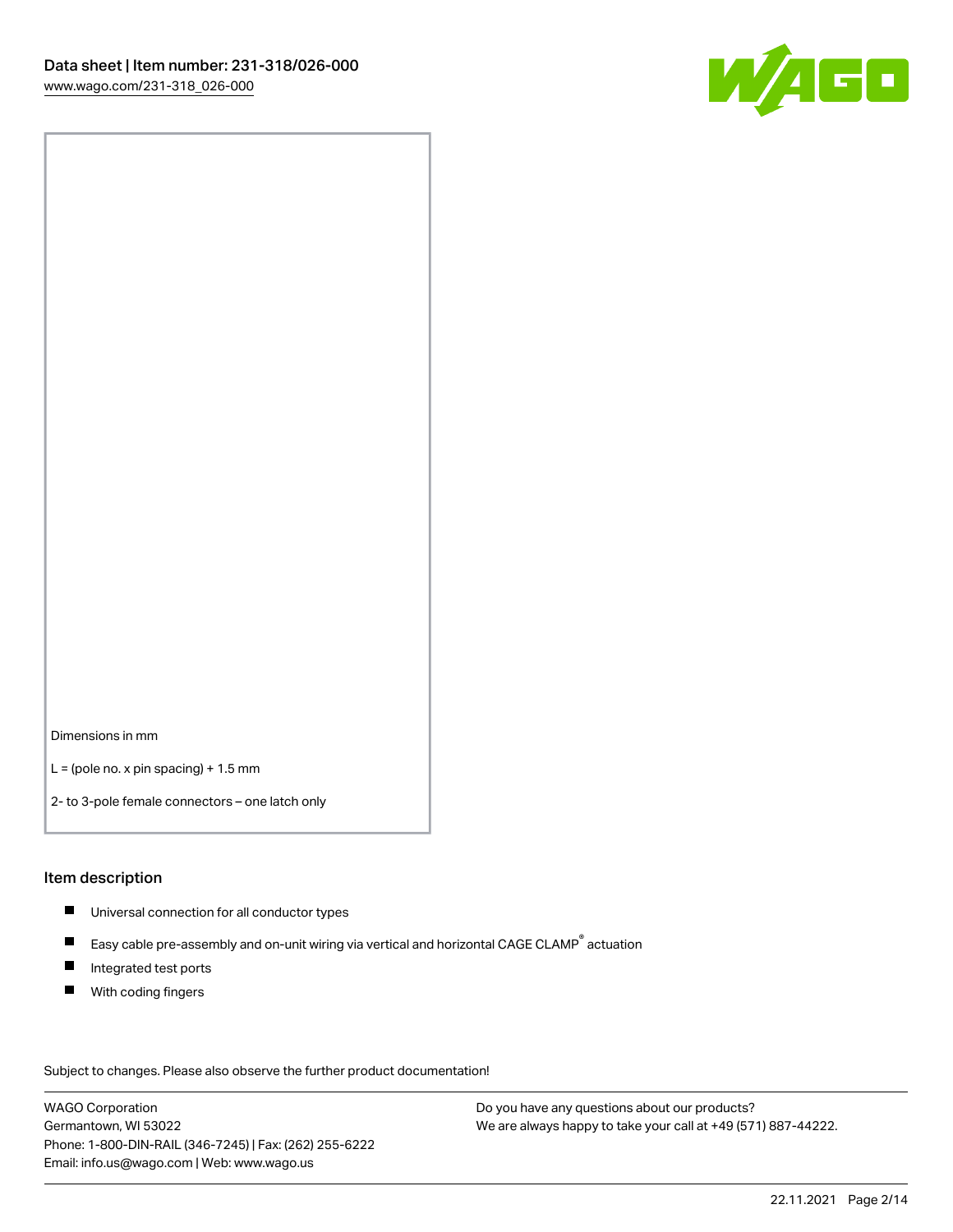

# Data Notes

| Safety information 1 | The MCS-MULTI CONNECTION SYSTEM includes connectors<br>without breaking capacity in accordance with DIN EN 61984. When<br>used as intended, these connectors must not be connected<br>/disconnected when live or under load. The circuit design should<br>ensure header pins, which can be touched, are not live when<br>unmated. |
|----------------------|-----------------------------------------------------------------------------------------------------------------------------------------------------------------------------------------------------------------------------------------------------------------------------------------------------------------------------------|
| Variants:            | Gold-plated or partially gold-plated contact surfaces<br>Other versions (or variants) can be requested from WAGO Sales or<br>configured at https://configurator.wago.com/                                                                                                                                                         |

## Electrical data

# IEC Approvals

| Ratings per                 | IEC/EN 60664-1                                                        |
|-----------------------------|-----------------------------------------------------------------------|
| Rated voltage (III / 3)     | 320 V                                                                 |
| Rated surge voltage (III/3) | 4 <sub>k</sub> V                                                      |
| Rated voltage (III/2)       | 320 V                                                                 |
| Rated surge voltage (III/2) | 4 <sub>k</sub> V                                                      |
| Nominal voltage (II/2)      | 630 V                                                                 |
| Rated surge voltage (II/2)  | 4 <sub>k</sub> V                                                      |
| Rated current               | 16 A                                                                  |
| Legend (ratings)            | $(III / 2)$ $\triangle$ Overvoltage category III / Pollution degree 2 |

# UL Approvals

| Approvals per                  | UL 1059 |
|--------------------------------|---------|
| Rated voltage UL (Use Group B) | 300 V   |
| Rated current UL (Use Group B) | 15 A    |
| Rated voltage UL (Use Group D) | 300 V   |
| Rated current UL (Use Group D) | 10 A    |

# Ratings per UL

| Rated voltage UL 1977 | 300 V |
|-----------------------|-------|
| Rated current UL 1977 |       |

### CSA Approvals

Approvals per CSA

Subject to changes. Please also observe the further product documentation!

| <b>WAGO Corporation</b>                                | Do you have any questions about our products?                 |
|--------------------------------------------------------|---------------------------------------------------------------|
| Germantown, WI 53022                                   | We are always happy to take your call at +49 (571) 887-44222. |
| Phone: 1-800-DIN-RAIL (346-7245)   Fax: (262) 255-6222 |                                                               |
| Email: info.us@wago.com   Web: www.wago.us             |                                                               |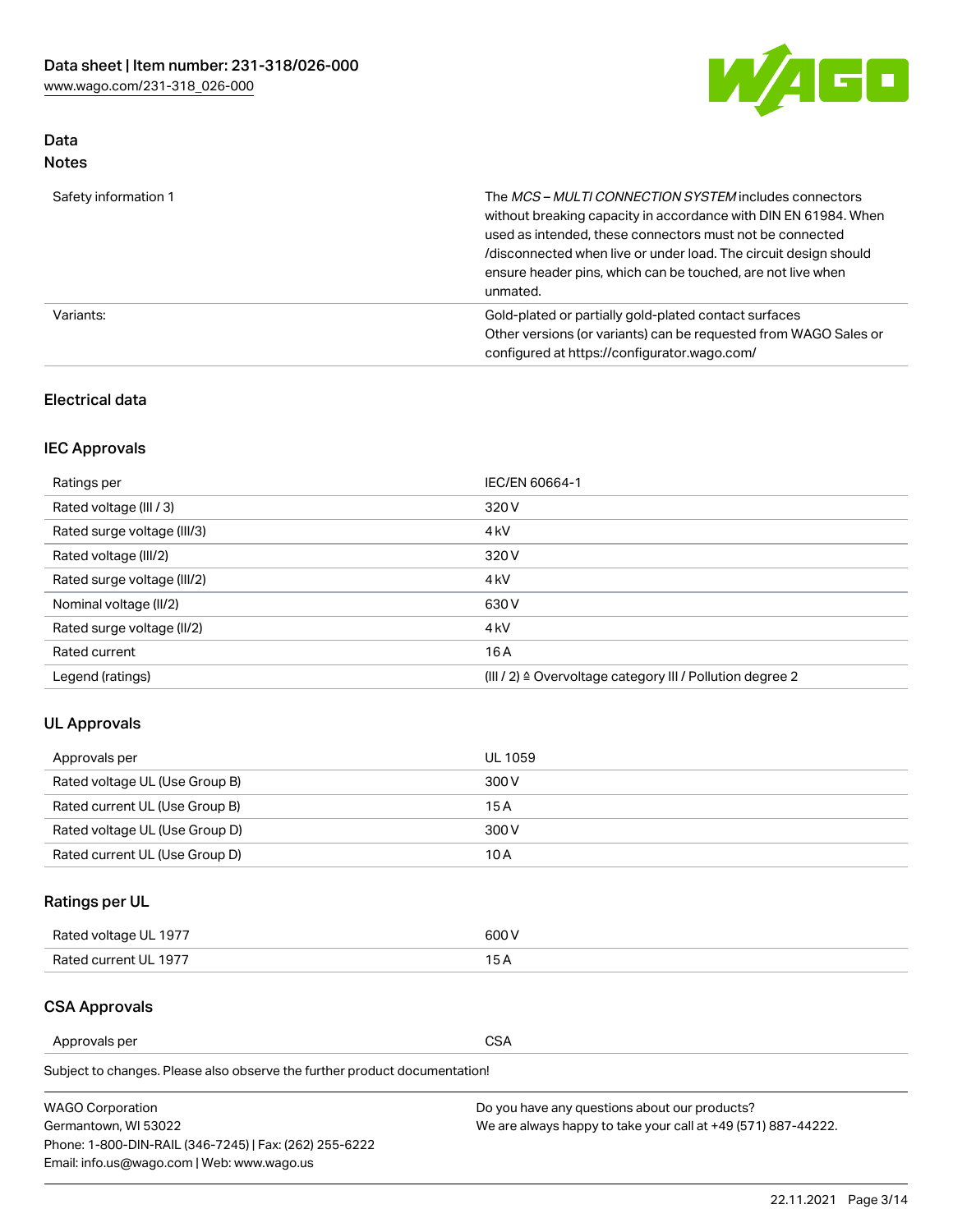

| Rated voltage CSA (Use Group B) | 300 V |
|---------------------------------|-------|
| Rated current CSA (Use Group B) | 15 A  |
| Rated voltage CSA (Use Group D) | 300 V |
| Rated current CSA (Use Group D) | 10 A  |

## Connection data

| Total number of connection points | 18 |
|-----------------------------------|----|
| Total number of potentials        | 18 |
| Number of connection types        |    |
| Number of levels                  |    |

### Connection 1

| Connection technology                             | CAGE CLAMP®                             |
|---------------------------------------------------|-----------------------------------------|
| Actuation type                                    | Operating tool                          |
| Solid conductor                                   | $0.08$ 2.5 mm <sup>2</sup> / 28  12 AWG |
| Fine-stranded conductor                           | $0.082.5$ mm <sup>2</sup> / 28  12 AWG  |
| Fine-stranded conductor; with insulated ferrule   | $0.251.5$ mm <sup>2</sup>               |
| Fine-stranded conductor; with uninsulated ferrule | $0.252.5$ mm <sup>2</sup>               |
| Strip length                                      | $89$ mm / 0.31  0.35 inch               |
| Number of poles                                   | 18                                      |
| Conductor entry direction to mating direction     | 0°                                      |
|                                                   |                                         |

# Physical data

| Pin spacing | 5.08 mm / 0.2 inch    |
|-------------|-----------------------|
| Width       | 92.94 mm / 3.659 inch |
| Height      | 14.3 mm / 0.563 inch  |
| Depth       | 26.45 mm / 1.041 inch |

# Plug-in connection

| Contact type (pluggable connector) | Female connector/socket |
|------------------------------------|-------------------------|
| Connector (connection type)        | for conductor           |
| Mismating protection               | No                      |
| Locking of plug-in connection      | Without                 |

# Material data

Color contracts and contracts of the contracts of the contracts of the contracts of the contracts of the contracts of the contracts of the contracts of the contracts of the contracts of the contracts of the contracts of th

Subject to changes. Please also observe the further product documentation! Material group I

| <b>WAGO Corporation</b>                                | Do you have any questions about our products?                 |
|--------------------------------------------------------|---------------------------------------------------------------|
| Germantown, WI 53022                                   | We are always happy to take your call at +49 (571) 887-44222. |
| Phone: 1-800-DIN-RAIL (346-7245)   Fax: (262) 255-6222 |                                                               |
| Email: info.us@wago.com   Web: www.wago.us             |                                                               |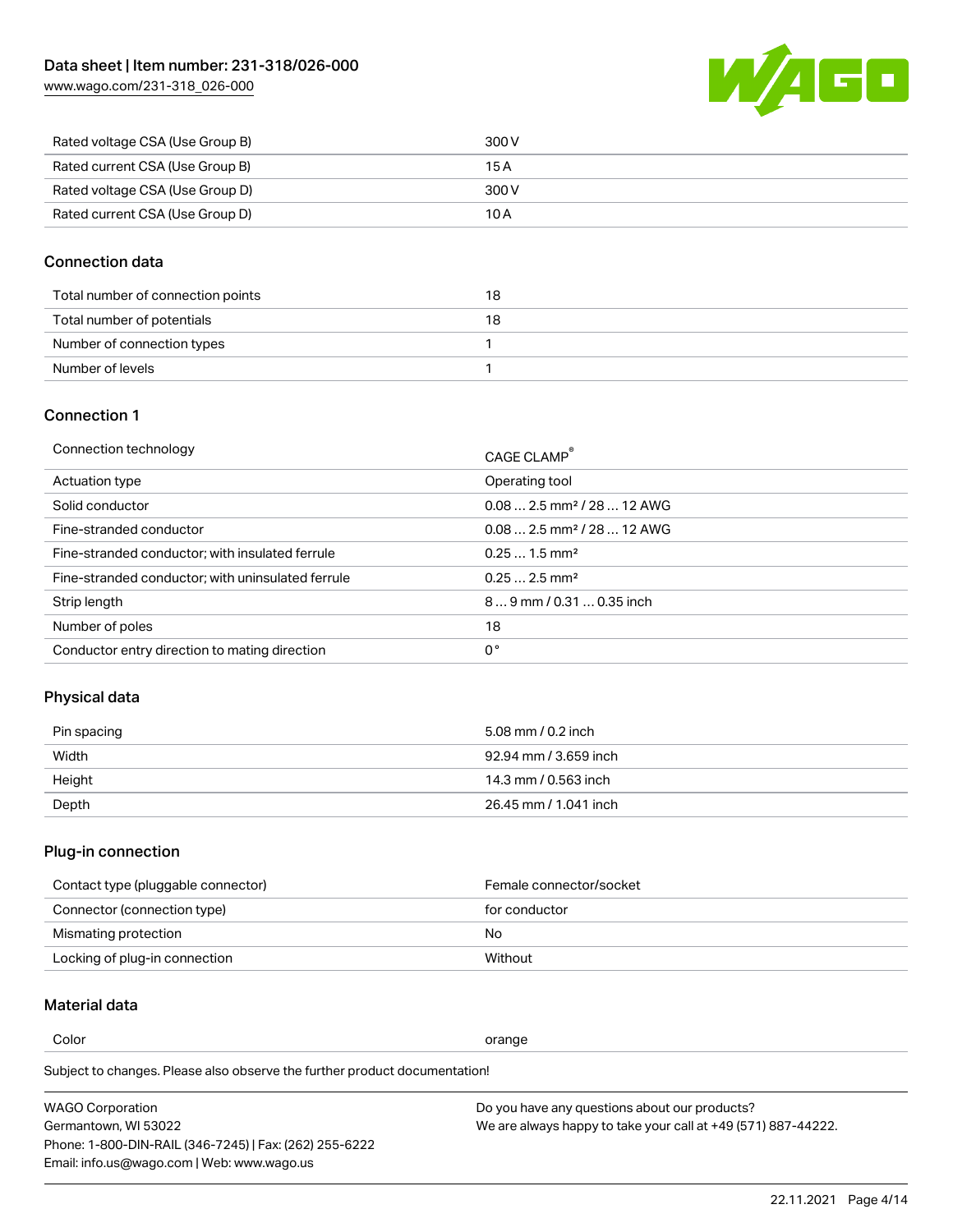

| Material group              |                                   |
|-----------------------------|-----------------------------------|
| Insulation material         | Polyamide (PA66)                  |
| Flammability class per UL94 | V <sub>0</sub>                    |
| Clamping spring material    | Chrome nickel spring steel (CrNi) |
| Contact material            | Copper alloy                      |
| Contact plating             | tin-plated                        |
| Fire load                   | 0.458 MJ                          |
| Weight                      | 32.6g                             |
|                             |                                   |

# Environmental requirements

| Limit temperature range | $-60+85 °C$ |  |
|-------------------------|-------------|--|
|-------------------------|-------------|--|

# Commercial data

| Product Group         | 3 (Multi Conn. System) |
|-----------------------|------------------------|
| PU (SPU)              | 10 Stück               |
| Packaging type        | box                    |
| Country of origin     | <b>DE</b>              |
| <b>GTIN</b>           | 4044918349758          |
| Customs tariff number | 8536694040             |

# Approvals / Certificates

### Country specific Approvals

|                                                                            |                                 |                                 | Certificate |
|----------------------------------------------------------------------------|---------------------------------|---------------------------------|-------------|
| Logo                                                                       | Approval                        | <b>Additional Approval Text</b> | name        |
|                                                                            | CB                              | IEC 61984                       | NL-39756    |
|                                                                            | DEKRA Certification B.V.        |                                 |             |
|                                                                            | <b>CSA</b>                      | C22.2                           | 1466354     |
|                                                                            | <b>DEKRA Certification B.V.</b> |                                 |             |
|                                                                            | <b>KEMA/KEUR</b>                | EN 61984                        | 2190761.01  |
| EMA                                                                        | DEKRA Certification B.V.        |                                 |             |
| <b>Ship Approvals</b>                                                      |                                 |                                 |             |
|                                                                            |                                 |                                 | Certificate |
| Logo                                                                       | Approval                        | <b>Additional Approval Text</b> | name        |
|                                                                            | <b>ABS</b>                      |                                 | $19 -$      |
| Subject to changes. Please also observe the further product documentation! |                                 |                                 |             |

| <b>WAGO Corporation</b>                                | Do you have any questions about our products?                 |
|--------------------------------------------------------|---------------------------------------------------------------|
| Germantown, WI 53022                                   | We are always happy to take your call at +49 (571) 887-44222. |
| Phone: 1-800-DIN-RAIL (346-7245)   Fax: (262) 255-6222 |                                                               |
| Email: info.us@wago.com   Web: www.wago.us             |                                                               |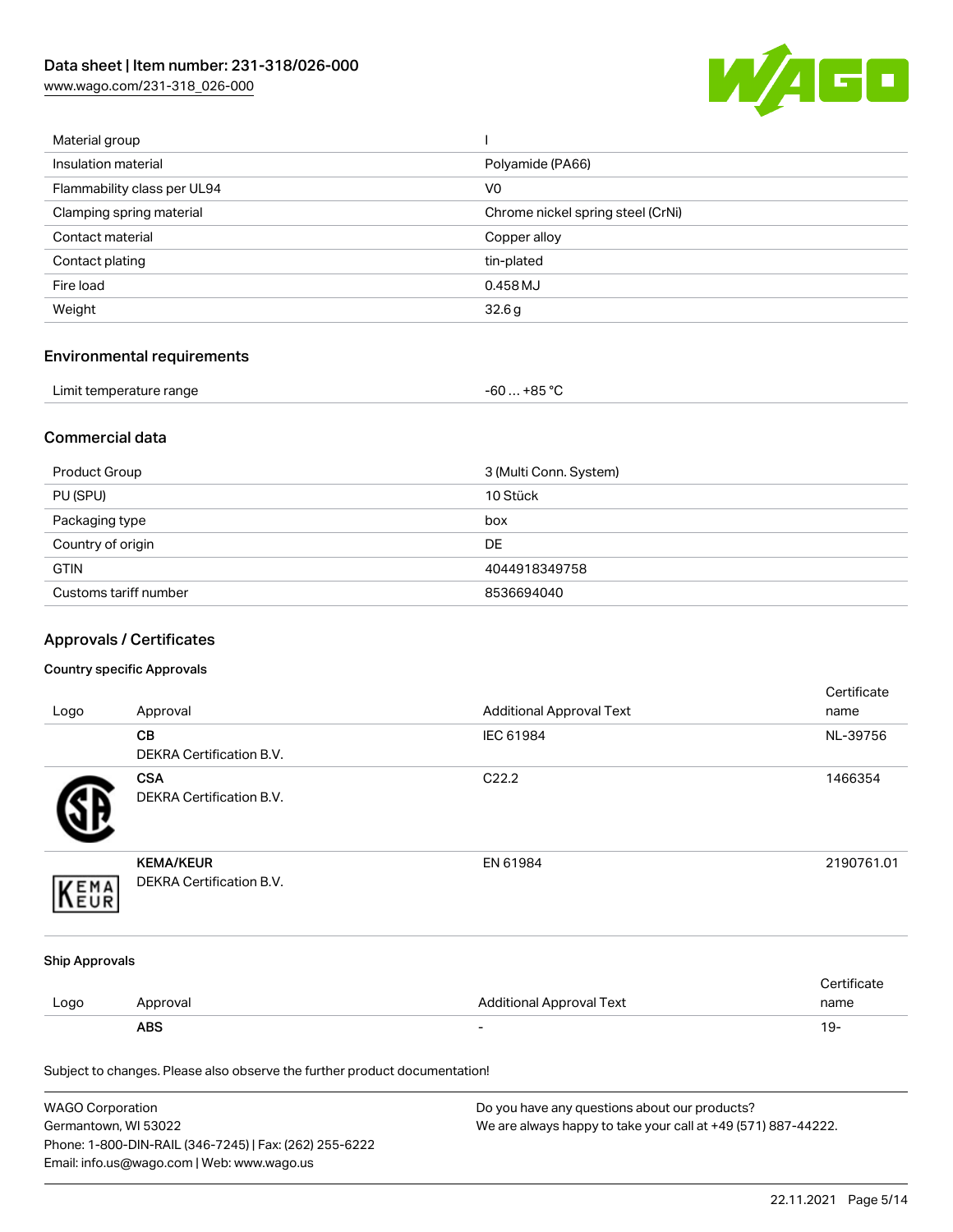Email: info.us@wago.com | Web: www.wago.us



American Bureau of Shipping **HG1869876-**



PDA

| <b>UL-Approvals</b>                             |                                                                                                                      |                                                                                                                |                              |
|-------------------------------------------------|----------------------------------------------------------------------------------------------------------------------|----------------------------------------------------------------------------------------------------------------|------------------------------|
| Logo                                            | Approval                                                                                                             | <b>Additional Approval Text</b>                                                                                | Certificate<br>name          |
|                                                 | UL<br>UL International Germany GmbH                                                                                  | <b>UL 1977</b>                                                                                                 | E45171                       |
|                                                 | <b>UR</b><br>Underwriters Laboratories Inc.                                                                          | <b>UL 1059</b>                                                                                                 | E45172                       |
| Counterpart                                     |                                                                                                                      |                                                                                                                |                              |
|                                                 | Item no.231-348/001-000<br>Male header; 18-pole; THT; 1.0 x 1.0 mm solder pin; straight; pin spacing 5.08 mm; orange |                                                                                                                | www.wago.com/231-348/001-000 |
|                                                 | Item no.231-548/001-000<br>Male header; 18-pole; THT; 1.0 x 1.0 mm solder pin; angled; pin spacing 5.08 mm; orange   |                                                                                                                | www.wago.com/231-548/001-000 |
|                                                 | Item no.231-378/001-000<br>Male header; 18-pole; THT; 1.2 x 1.2 mm solder pin; straight; pin spacing 5.08 mm; orange |                                                                                                                | www.wago.com/231-378/001-000 |
|                                                 | Item no.231-578/001-000<br>Male header; 18-pole; THT; 1.2 x 1.2 mm solder pin; angled; pin spacing 5.08 mm; orange   |                                                                                                                | www.wago.com/231-578/001-000 |
|                                                 | Item no.231-648<br>Male connector; 18-pole; Pin spacing 5.08 mm; orange                                              |                                                                                                                | www.wago.com/231-648         |
|                                                 | Item no.231-648/018-000<br>Male connector; 18-pole; Pin spacing 5.08 mm; snap-in mounting feet; orange               |                                                                                                                | www.wago.com/231-648/018-000 |
|                                                 | Item no.231-648/019-000<br>Male connector; 18-pole; Pin spacing 5.08 mm; mounting flange; orange                     |                                                                                                                | www.wago.com/231-648/019-000 |
|                                                 | Subject to changes. Please also observe the further product documentation!                                           |                                                                                                                |                              |
| <b>WAGO Corporation</b><br>Germantown, WI 53022 | Phone: 1-800-DIN-RAIL (346-7245)   Fax: (262) 255-6222                                                               | Do you have any questions about our products?<br>We are always happy to take your call at +49 (571) 887-44222. |                              |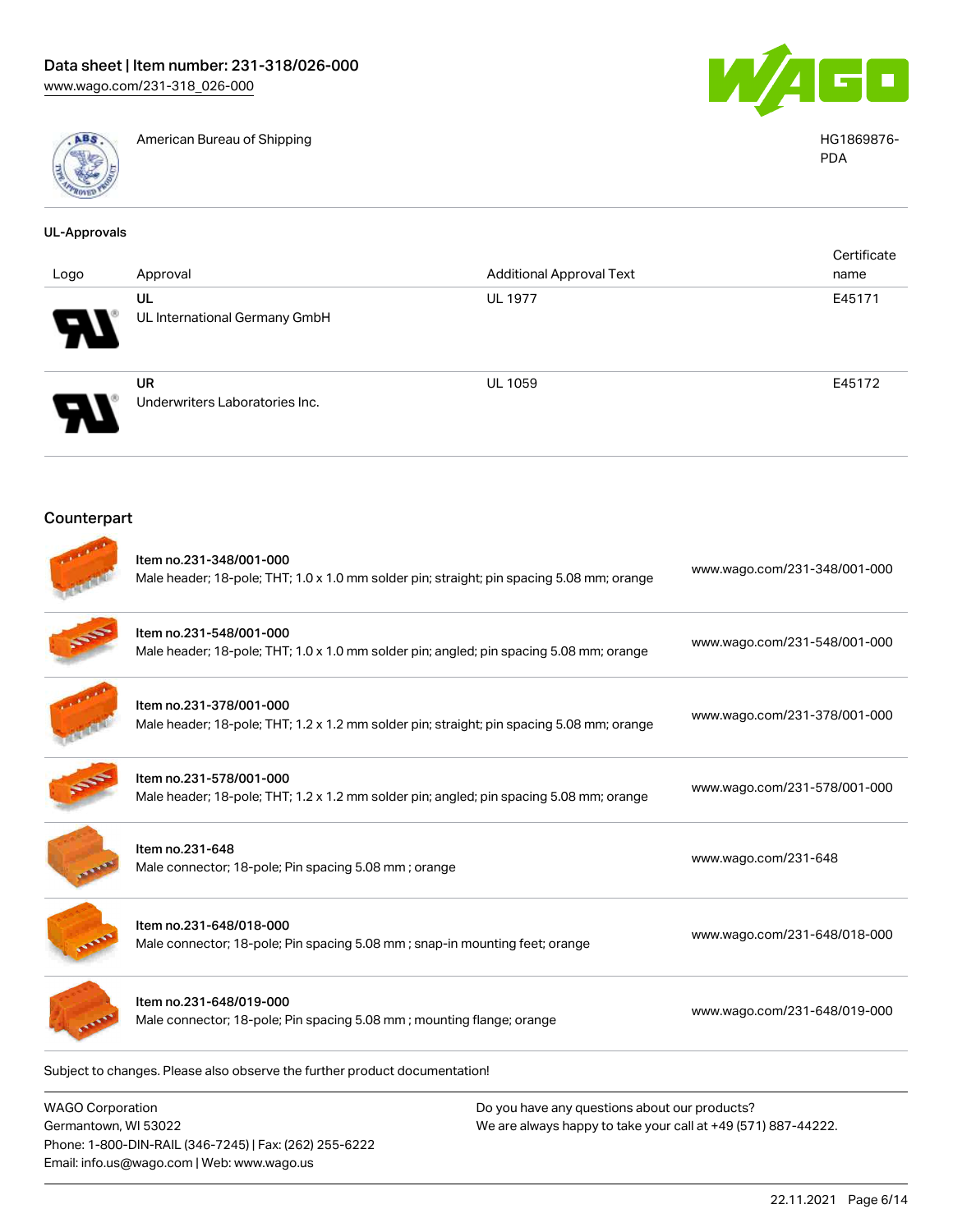

#### Item no.231-648/114-000

Male connector; 18-pole; Pin spacing 5.08 mm ; snap-in flange; orange



Item no.232-548/007-000

Double pin header; DIN-35 rail mounting; 18-pole; Pin spacing 5.08 mm; orange [www.wago.com/232-548/007-000](https://www.wago.com/232-548/007-000)

[www.wago.com/231-648/114-000](https://www.wago.com/231-648/114-000)

### Optional accessories

 Cover Item no.: 231-669 Lockout caps; for covering unused clamping units; orange [www.wago.com/231-669](http://www.wago.com/231-669) Insulations stops Insulation stop Item no.: 231-672 **COLLER** Insulation stop; 0.75 - 1 mm²; dark gray [www.wago.com/231-672](http://www.wago.com/231-672)<br>Insulation stop; 0.75 - 1 mm²; dark gray LEEEE Item no.: 231-670 Insulation stop; 0.08-0.2 mm<sup>2</sup>/0.2 mm<sup>2</sup> "s"; white [www.wago.com/231-670](http://www.wago.com/231-670) www.wago.com/231-670 Item no.: 231-671 Insulation stop; 0.25 - 0.5 mm<sup>2</sup>; light gray [www.wago.com/231-671](http://www.wago.com/231-671) www.wago.com/231-671 Leer **Ferrules Ferrule** Item no.: 216-101 Ferrule; Sleeve for 0.5 mm² / AWG 22; uninsulated; electro-tin plated; silver-colored [www.wago.com/216-101](http://www.wago.com/216-101)  $\frac{1}{2}$ Item no.: 216-104 Ferrule; Sleeve for 1.5 mm² / AWG 16; uninsulated; electro-tin plated; silver-colored [www.wago.com/216-104](http://www.wago.com/216-104) E Item no.: 216-106 Ferrule; Sleeve for 2.5 mm² / AWG 14; uninsulated; electro-tin plated; silver-colored [www.wago.com/216-106](http://www.wago.com/216-106) Item no.: 216-102 Ferrule; Sleeve for 0.75 mm² / AWG 20; uninsulated; electro-tin plated; silver-colored [www.wago.com/216-102](http://www.wago.com/216-102) Item no.: 216-103 Ferrule; Sleeve for 1 mm² / AWG 18; uninsulated; electro-tin plated [www.wago.com/216-103](http://www.wago.com/216-103) Item no.: 216-123 Ferrule; Sleeve for 1 mm² / AWG 18; uninsulated; electro-tin plated; silver-colored [www.wago.com/216-123](http://www.wago.com/216-123) Item no.: 216-122

Subject to changes. Please also observe the further product documentation!

WAGO Corporation Germantown, WI 53022 Phone: 1-800-DIN-RAIL (346-7245) | Fax: (262) 255-6222 Email: info.us@wago.com | Web: www.wago.us Do you have any questions about our products? We are always happy to take your call at +49 (571) 887-44222.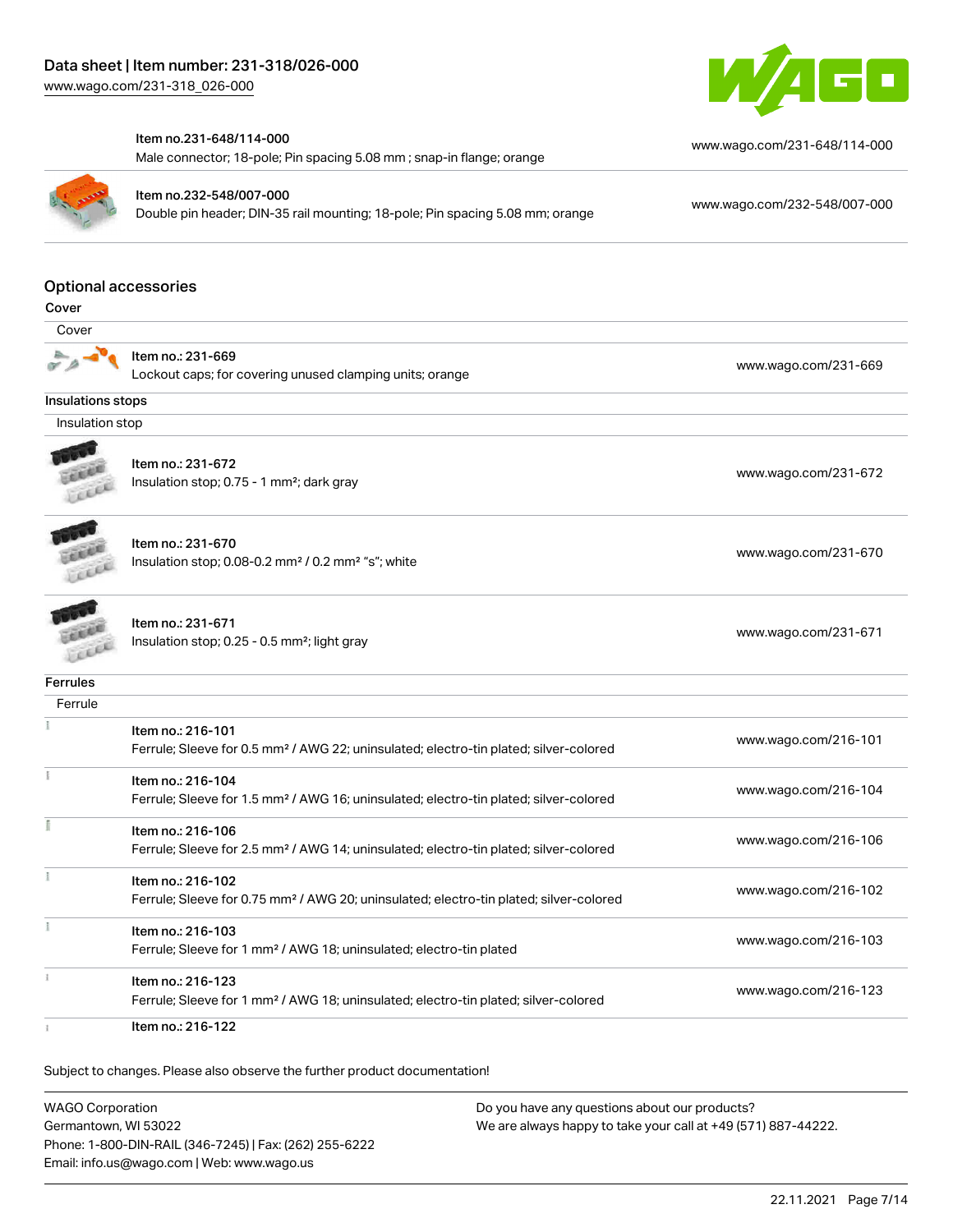Phone: 1-800-DIN-RAIL (346-7245) | Fax: (262) 255-6222

Email: info.us@wago.com | Web: www.wago.us



Ferrule; Sleeve for 0.75 mm<sup>2</sup> / AWG 20; uninsulated; electro-tin plated; silver-colored [www.wago.com/216-122](http://www.wago.com/216-122)

| Ĭ.                      | Item no.: 216-124<br>Ferrule; Sleeve for 1.5 mm <sup>2</sup> / AWG 16; uninsulated; electro-tin plated                                                                                            | www.wago.com/216-124                                                                                           |
|-------------------------|---------------------------------------------------------------------------------------------------------------------------------------------------------------------------------------------------|----------------------------------------------------------------------------------------------------------------|
|                         | Item no.: 216-142<br>Ferrule; Sleeve for 0.75 mm <sup>2</sup> / 18 AWG; uninsulated; electro-tin plated; electrolytic copper; gastight<br>crimped; acc. to DIN 46228, Part 1/08.92                | www.wago.com/216-142                                                                                           |
|                         | Item no.: 216-132<br>Ferrule; Sleeve for 0.34 mm <sup>2</sup> / AWG 24; uninsulated; electro-tin plated                                                                                           | www.wago.com/216-132                                                                                           |
|                         | Item no.: 216-121<br>Ferrule; Sleeve for 0.5 mm <sup>2</sup> / AWG 22; uninsulated; electro-tin plated; silver-colored                                                                            | www.wago.com/216-121                                                                                           |
|                         | Item no.: 216-143<br>Ferrule; Sleeve for 1 mm <sup>2</sup> / AWG 18; uninsulated; electro-tin plated; electrolytic copper; gastight<br>crimped; acc. to DIN 46228, Part 1/08.92                   | www.wago.com/216-143                                                                                           |
|                         | Item no.: 216-131<br>Ferrule; Sleeve for 0.25 mm <sup>2</sup> / AWG 24; uninsulated; electro-tin plated; silver-colored                                                                           | www.wago.com/216-131                                                                                           |
|                         | Item no.: 216-141<br>Ferrule; Sleeve for 0.5 mm <sup>2</sup> / 20 AWG; uninsulated; electro-tin plated; electrolytic copper; gastight<br>crimped; acc. to DIN 46228, Part 1/08.92                 | www.wago.com/216-141                                                                                           |
|                         | Item no.: 216-152<br>Ferrule; Sleeve for 0.34 mm <sup>2</sup> / AWG 24; uninsulated; electro-tin plated                                                                                           | www.wago.com/216-152                                                                                           |
| I                       | Item no.: 216-203<br>Ferrule; Sleeve for 1 mm <sup>2</sup> / AWG 18; insulated; electro-tin plated; red                                                                                           | www.wago.com/216-203                                                                                           |
|                         | Item no.: 216-202<br>Ferrule; Sleeve for 0.75 mm <sup>2</sup> / 18 AWG; insulated; electro-tin plated; gray                                                                                       | www.wago.com/216-202                                                                                           |
|                         | Item no.: 216-151<br>Ferrule; Sleeve for 0.25 mm <sup>2</sup> / AWG 24; uninsulated; electro-tin plated                                                                                           | www.wago.com/216-151                                                                                           |
| Â                       | Item no.: 216-204<br>Ferrule; Sleeve for 1.5 mm <sup>2</sup> / AWG 16; insulated; electro-tin plated; black                                                                                       | www.wago.com/216-204                                                                                           |
|                         | Item no.: 216-144<br>Ferrule; Sleeve for 1.5 mm <sup>2</sup> / AWG 16; uninsulated; electro-tin plated; electrolytic copper; gastight<br>crimped; acc. to DIN 46228, Part 1/08.92; silver-colored | www.wago.com/216-144                                                                                           |
|                         | Item no.: 216-201<br>Ferrule; Sleeve for 0.5 mm <sup>2</sup> / 20 AWG; insulated; electro-tin plated; white                                                                                       | www.wago.com/216-201                                                                                           |
|                         | Item no.: 216-223<br>Ferrule; Sleeve for 1 mm <sup>2</sup> / AWG 18; insulated; electro-tin plated; red                                                                                           | www.wago.com/216-223                                                                                           |
|                         | Item no.: 216-241<br>Ferrule; Sleeve for 0.5 mm <sup>2</sup> / 20 AWG; insulated; electro-tin plated; electrolytic copper; gastight<br>crimped; acc. to DIN 46228, Part 4/09.90; white            | www.wago.com/216-241                                                                                           |
|                         | Item no.: 216-242<br>Ferrule; Sleeve for 0.75 mm <sup>2</sup> / 18 AWG; insulated; electro-tin plated; electrolytic copper; gastight                                                              | www.wago.com/216-242                                                                                           |
|                         | Subject to changes. Please also observe the further product documentation!                                                                                                                        |                                                                                                                |
| <b>WAGO Corporation</b> | Germantown, WI 53022                                                                                                                                                                              | Do you have any questions about our products?<br>We are always happy to take your call at +49 (571) 887-44222. |

22.11.2021 Page 8/14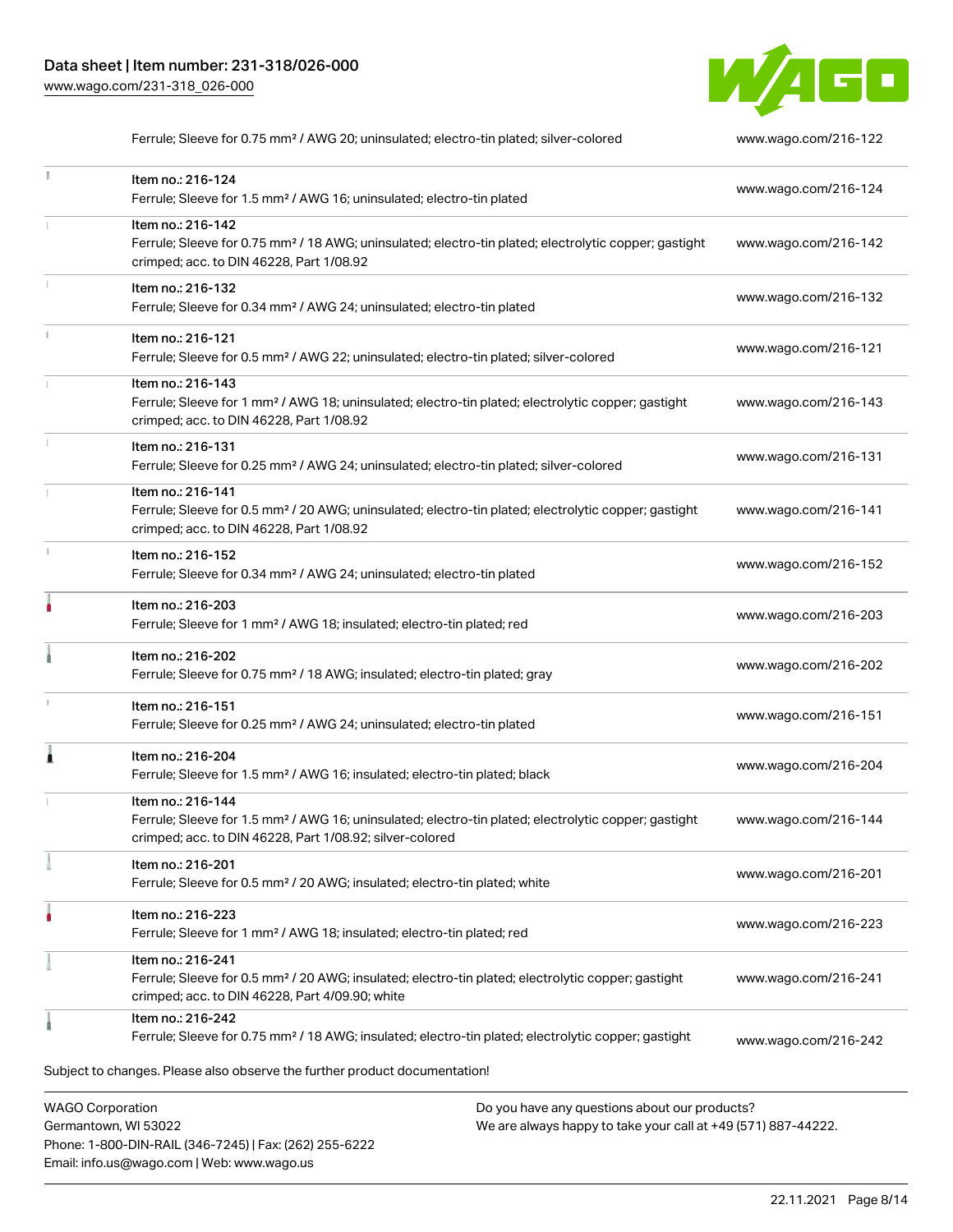

crimped; acc. to DIN 46228, Part 4/09.90; gray

|                     | Item no.: 216-222<br>Ferrule; Sleeve for 0.75 mm <sup>2</sup> / 18 AWG; insulated; electro-tin plated; gray                                                                                             | www.wago.com/216-222             |
|---------------------|---------------------------------------------------------------------------------------------------------------------------------------------------------------------------------------------------------|----------------------------------|
|                     | Item no.: 216-221<br>Ferrule; Sleeve for 0.5 mm <sup>2</sup> / 20 AWG; insulated; electro-tin plated; white                                                                                             | www.wago.com/216-221             |
|                     | Item no.: 216-224<br>Ferrule; Sleeve for 1.5 mm <sup>2</sup> / AWG 16; insulated; electro-tin plated; black                                                                                             | www.wago.com/216-224             |
|                     | Item no.: 216-243<br>Ferrule; Sleeve for 1 mm <sup>2</sup> / AWG 18; insulated; electro-tin plated; electrolytic copper; gastight crimped; www.wago.com/216-243<br>acc. to DIN 46228, Part 4/09.90; red |                                  |
| ٠                   | Item no.: 216-244<br>Ferrule; Sleeve for 1.5 mm <sup>2</sup> / AWG 16; insulated; electro-tin plated; electrolytic copper; gastight<br>crimped; acc. to DIN 46228, Part 4/09.90; black                  | www.wago.com/216-244             |
|                     | Item no.: 216-263<br>Ferrule; Sleeve for 1 mm <sup>2</sup> / AWG 18; insulated; electro-tin plated; electrolytic copper; gastight crimped; www.wago.com/216-263<br>acc. to DIN 46228, Part 4/09.90; red |                                  |
|                     | Item no.: 216-264<br>Ferrule; Sleeve for 1.5 mm <sup>2</sup> / AWG 16; insulated; electro-tin plated; electrolytic copper; gastight<br>crimped; acc. to DIN 46228, Part 4/09.90; black                  | www.wago.com/216-264             |
|                     | Item no.: 216-284<br>Ferrule; Sleeve for 1.5 mm <sup>2</sup> / AWG 16; insulated; electro-tin plated; electrolytic copper; gastight<br>crimped; acc. to DIN 46228, Part 4/09.90; black                  | www.wago.com/216-284             |
|                     | Item no.: 216-262<br>Ferrule; Sleeve for 0.75 mm <sup>2</sup> / 18 AWG; insulated; electro-tin plated; electrolytic copper; gastight<br>crimped; acc. to DIN 46228, Part 4/09.90; gray                  | www.wago.com/216-262             |
|                     | Item no.: 216-301<br>Ferrule; Sleeve for 0.25 mm <sup>2</sup> / AWG 24; insulated; electro-tin plated; yellow                                                                                           | www.wago.com/216-301             |
|                     | Item no.: 216-321<br>Ferrule; Sleeve for 0.25 mm <sup>2</sup> / AWG 24; insulated; electro-tin plated; yellow                                                                                           | www.wago.com/216-321             |
|                     | Item no.: 216-322<br>Ferrule; Sleeve for 0.34 mm <sup>2</sup> / 22 AWG; insulated; electro-tin plated; green                                                                                            | www.wago.com/216-322             |
|                     | Item no.: 216-302<br>Ferrule; Sleeve for 0.34 mm <sup>2</sup> / 22 AWG; insulated; electro-tin plated; light turquoise                                                                                  | www.wago.com/216-302             |
| Marking accessories |                                                                                                                                                                                                         |                                  |
| Marking strip       |                                                                                                                                                                                                         |                                  |
|                     | Item no.: 210-331/508-103<br>Marking strips; as a DIN A4 sheet; MARKED; 1-12 (200x); Height of marker strip: 2.3 mm/0.091 in; Strip<br>length 182 mm; Horizontal marking; Self-adhesive; white          | www.wago.com/210-331<br>/508-103 |
|                     | Item no.: 210-331/508-104<br>Marking strips; as a DIN A4 sheet; MARKED; 13-24 (200x); Height of marker strip: 2.3 mm/0.091 in; Strip<br>length 182 mm; Horizontal marking; Self-adhesive; white         | www.wago.com/210-331<br>/508-104 |

Subject to changes. Please also observe the further product documentation!

WAGO Corporation Germantown, WI 53022 Phone: 1-800-DIN-RAIL (346-7245) | Fax: (262) 255-6222 Email: info.us@wago.com | Web: www.wago.us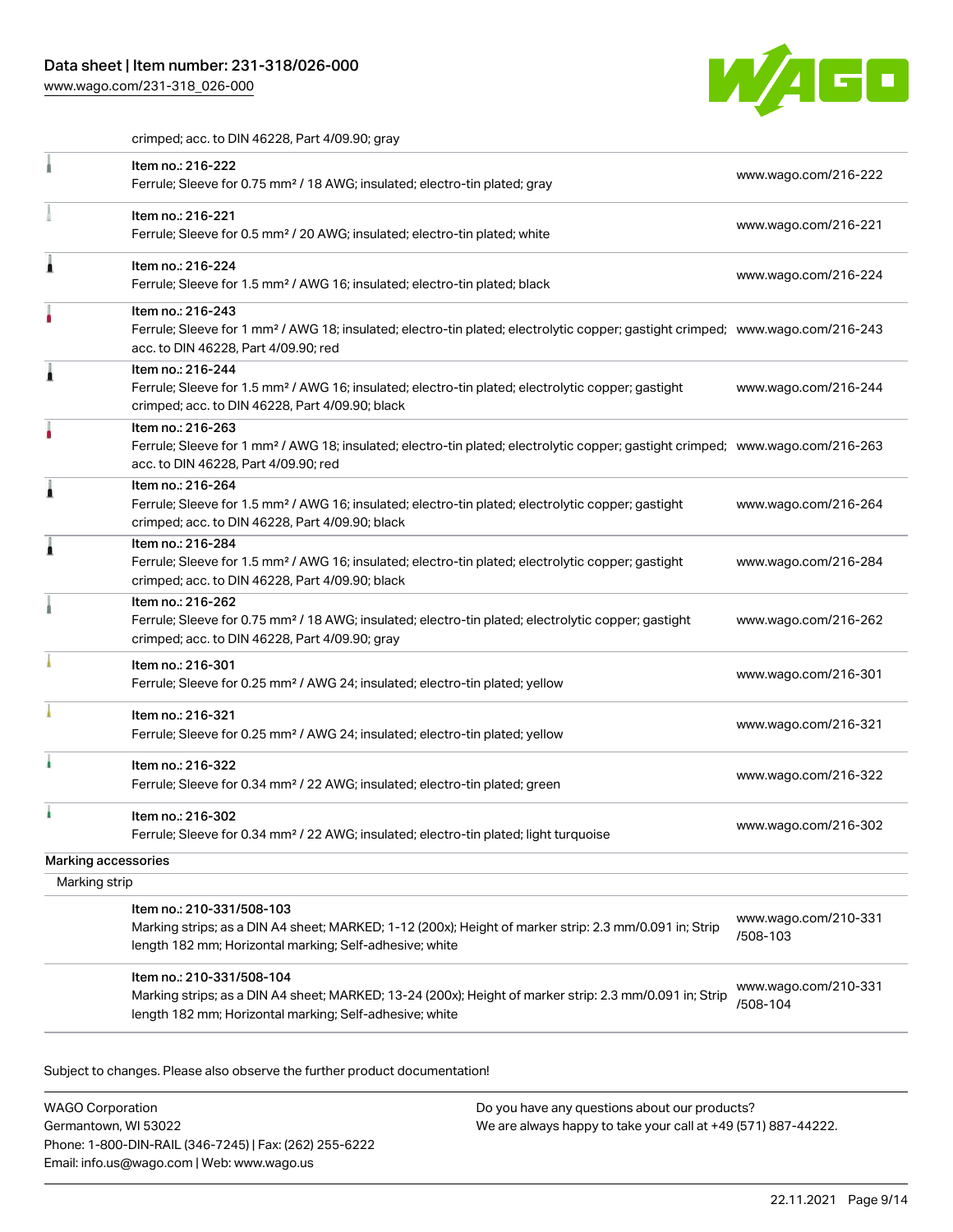

|                | Item no.: 210-332/508-202<br>Marking strips; as a DIN A4 sheet; MARKED; 1-16 (160x); Height of marker strip: 3 mm; Strip length 182 /508-202<br>mm; Horizontal marking; Self-adhesive; white |                                  |
|----------------|----------------------------------------------------------------------------------------------------------------------------------------------------------------------------------------------|----------------------------------|
|                | Item no.: 210-332/508-204<br>Marking strips; as a DIN A4 sheet; MARKED; 17-32 (160x); Height of marker strip: 3 mm; Strip length<br>182 mm; Horizontal marking; Self-adhesive; white         | www.wago.com/210-332<br>/508-204 |
|                | Item no.: 210-332/508-206<br>Marking strips; as a DIN A4 sheet; MARKED; 33-48 (160x); Height of marker strip: 3 mm; Strip length<br>182 mm; Horizontal marking; Self-adhesive; white         | www.wago.com/210-332<br>/508-206 |
|                | Item no.: 210-332/508-205<br>Marking strips; as a DIN A4 sheet; MARKED; 1-32 (80x); Height of marker strip: 3 mm; Strip length 182<br>mm; Horizontal marking; Self-adhesive; white           | www.wago.com/210-332<br>/508-205 |
| Jumpers        |                                                                                                                                                                                              |                                  |
| Jumper         |                                                                                                                                                                                              |                                  |
|                | Item no.: 231-905<br>Jumper; for conductor entry; 5-way; insulated; gray                                                                                                                     | www.wago.com/231-905             |
|                | Item no.: 231-903<br>Jumper; for conductor entry; 3-way; insulated; gray                                                                                                                     | www.wago.com/231-903             |
|                | ltem no.: 231-907<br>Jumper; for conductor entry; 7-way; insulated; gray                                                                                                                     | www.wago.com/231-907             |
|                | Item no.: 231-910<br>Jumper; for conductor entry; 10-way; insulated; gray                                                                                                                    | www.wago.com/231-910             |
|                | Item no.: 231-902<br>Jumper; for conductor entry; 2-way; insulated; gray                                                                                                                     | www.wago.com/231-902             |
| Tools          |                                                                                                                                                                                              |                                  |
| Operating tool |                                                                                                                                                                                              |                                  |
|                | Item no.: 209-130<br>Operating tool; suitable for 264, 280 and 281 Series; 1-way; of insulating material; white                                                                              | www.wago.com/209-130             |
|                | Item no.: 209-132<br>Operating tool; for connecting comb-style jumper bar; 2-way; of insulating material                                                                                     | www.wago.com/209-132             |
|                | Item no.: 231-159<br>Operating tool; natural                                                                                                                                                 | www.wago.com/231-159             |
|                | Item no.: 231-231<br>Combination operating tool; red                                                                                                                                         | www.wago.com/231-231             |
|                | Item no.: 231-131<br>Operating tool; made of insulating material; 1-way; loose; white                                                                                                        | www.wago.com/231-131             |

Subject to changes. Please also observe the further product documentation!

WAGO Corporation Germantown, WI 53022 Phone: 1-800-DIN-RAIL (346-7245) | Fax: (262) 255-6222 Email: info.us@wago.com | Web: www.wago.us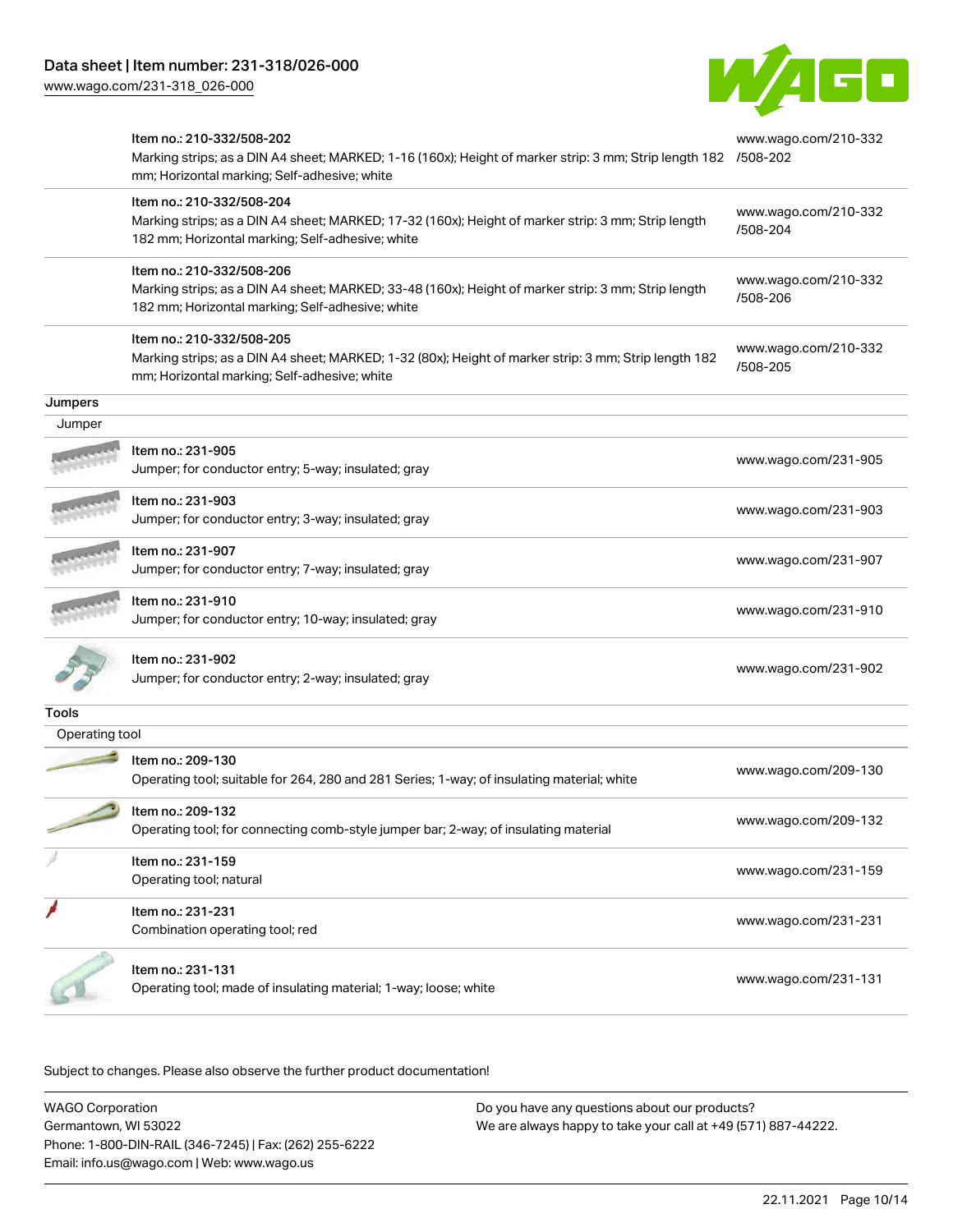# Data sheet | Item number: 231-318/026-000

[www.wago.com/231-318\\_026-000](http://www.wago.com/231-318_026-000)



Item no.: 231-291 Operating tool; made of insulating material; 1-way; loose; red



[www.wago.com/231-291](http://www.wago.com/231-291)

|                            | Item no.: 280-432<br>Operating tool; made of insulating material; 2-way; white                                             | www.wago.com/280-432 |
|----------------------------|----------------------------------------------------------------------------------------------------------------------------|----------------------|
|                            | Item no.: 280-434<br>Operating tool; made of insulating material; 4-way                                                    | www.wago.com/280-434 |
|                            | Item no.: 280-437<br>Operating tool; made of insulating material; 7-way                                                    | www.wago.com/280-437 |
|                            | Item no.: 280-440<br>Operating tool; made of insulating material; 10-way                                                   | www.wago.com/280-440 |
|                            | Item no.: 280-435<br>Operating tool; made of insulating material; 5-way; gray                                              | www.wago.com/280-435 |
|                            | Item no.: 280-436<br>Operating tool; made of insulating material; 6-way                                                    | www.wago.com/280-436 |
|                            | Item no.: 280-438<br>Operating tool; made of insulating material; 8-way                                                    | www.wago.com/280-438 |
|                            | Item no.: 280-433<br>Operating tool; made of insulating material; 3-way                                                    | www.wago.com/280-433 |
| <b>Testing accessories</b> |                                                                                                                            |                      |
| Testing accessories        |                                                                                                                            |                      |
|                            | Item no.: 210-136<br>Test plug; 2 mm Ø; with 500 mm cable                                                                  | www.wago.com/210-136 |
|                            | Item no.: 231-661<br>Test plugs for female connectors; for 5 mm and 5.08 mm pin spacing; 2,50 mm <sup>2</sup> ; light gray | www.wago.com/231-661 |

# Documentation

#### Additional Information

| Technical explanations | 2019 Apr 3 | pdf    | Download |
|------------------------|------------|--------|----------|
|                        |            | 2.0 MB |          |

# CAD files

CAD data

Subject to changes. Please also observe the further product documentation!

| <b>WAGO Corporation</b>                                | Do you have any questions about our products?                 |
|--------------------------------------------------------|---------------------------------------------------------------|
| Germantown, WI 53022                                   | We are always happy to take your call at +49 (571) 887-44222. |
| Phone: 1-800-DIN-RAIL (346-7245)   Fax: (262) 255-6222 |                                                               |
| Email: info.us@wago.com   Web: www.wago.us             |                                                               |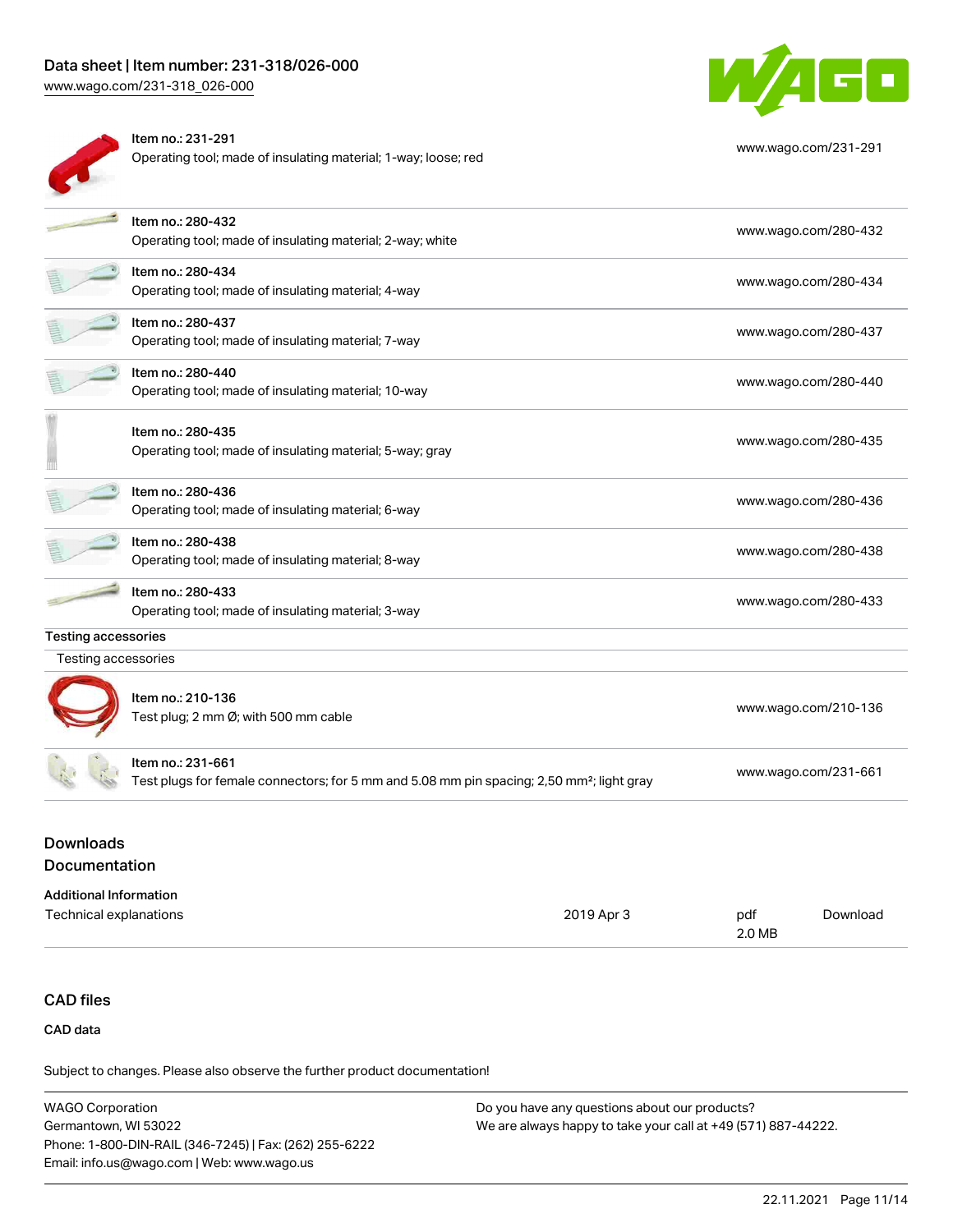

| 2D/3D Models 231-318/026-000      | <b>URL</b> | Download |
|-----------------------------------|------------|----------|
| <b>CAE data</b>                   |            |          |
| EPLAN Data Portal 231-318/026-000 | <b>URL</b> | Download |
| ZUKEN Portal 231-318/026-000      | <b>URL</b> | Download |
| EPLAN Data Portal 231-318/026-000 | URL        | Download |
|                                   |            |          |

### Environmental Product Compliance

#### Compliance Search

| Environmental Product Compliance 231-318/026-000                                                                                              | URL | Download |
|-----------------------------------------------------------------------------------------------------------------------------------------------|-----|----------|
| 1-conductor female connector; CAGE CLAMP <sup>®</sup> ; 2.5 mm <sup>2</sup> ; Pin spacing 5.08 mm; 18-<br>pole; 2,50 mm <sup>2</sup> ; orange |     |          |

# Installation Notes



Inserting a conductor via 3.5 mm screwdriver – CAGE CLAMP® actuation parallel to conductor entry.



Inserting a conductor via 3.5 mm screwdriver – CAGE CLAMP® actuation perpendicular to conductor entry.



Inserting a conductor into CAGE CLAMP® unit via operating lever (231-291).

Subject to changes. Please also observe the further product documentation!

WAGO Corporation Germantown, WI 53022 Phone: 1-800-DIN-RAIL (346-7245) | Fax: (262) 255-6222 Email: info.us@wago.com | Web: www.wago.us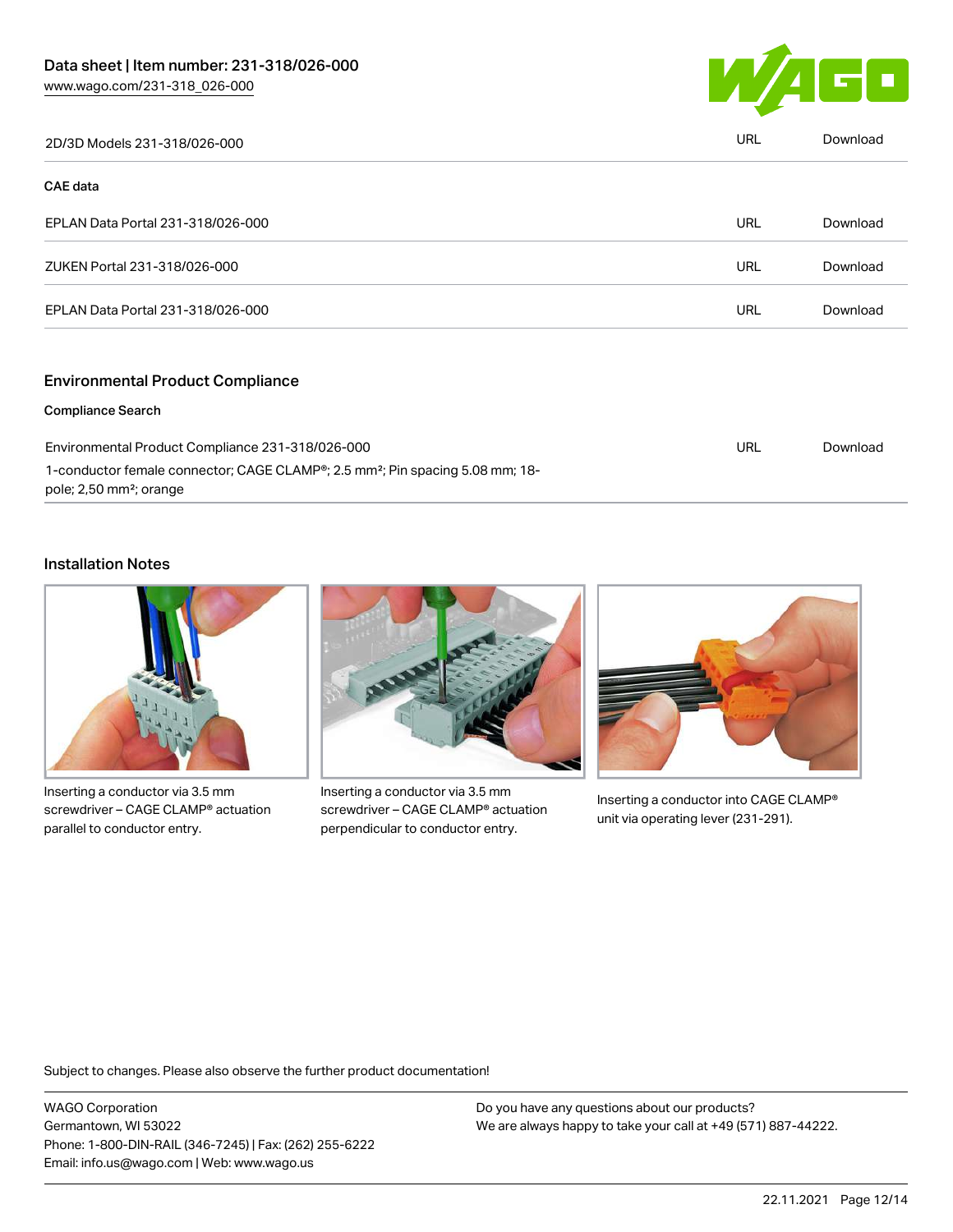



Inserting a conductor via operating tool.



Coding a female connector by removing coding finger(s).



Testing – female connector with CAGE CLAMP®

Integrated test ports for testing perpendicular to conductor entry via 2 or 2.3 mm Ø test plug

### Installation

Subject to changes. Please also observe the further product documentation!

WAGO Corporation Germantown, WI 53022 Phone: 1-800-DIN-RAIL (346-7245) | Fax: (262) 255-6222 Email: info.us@wago.com | Web: www.wago.us